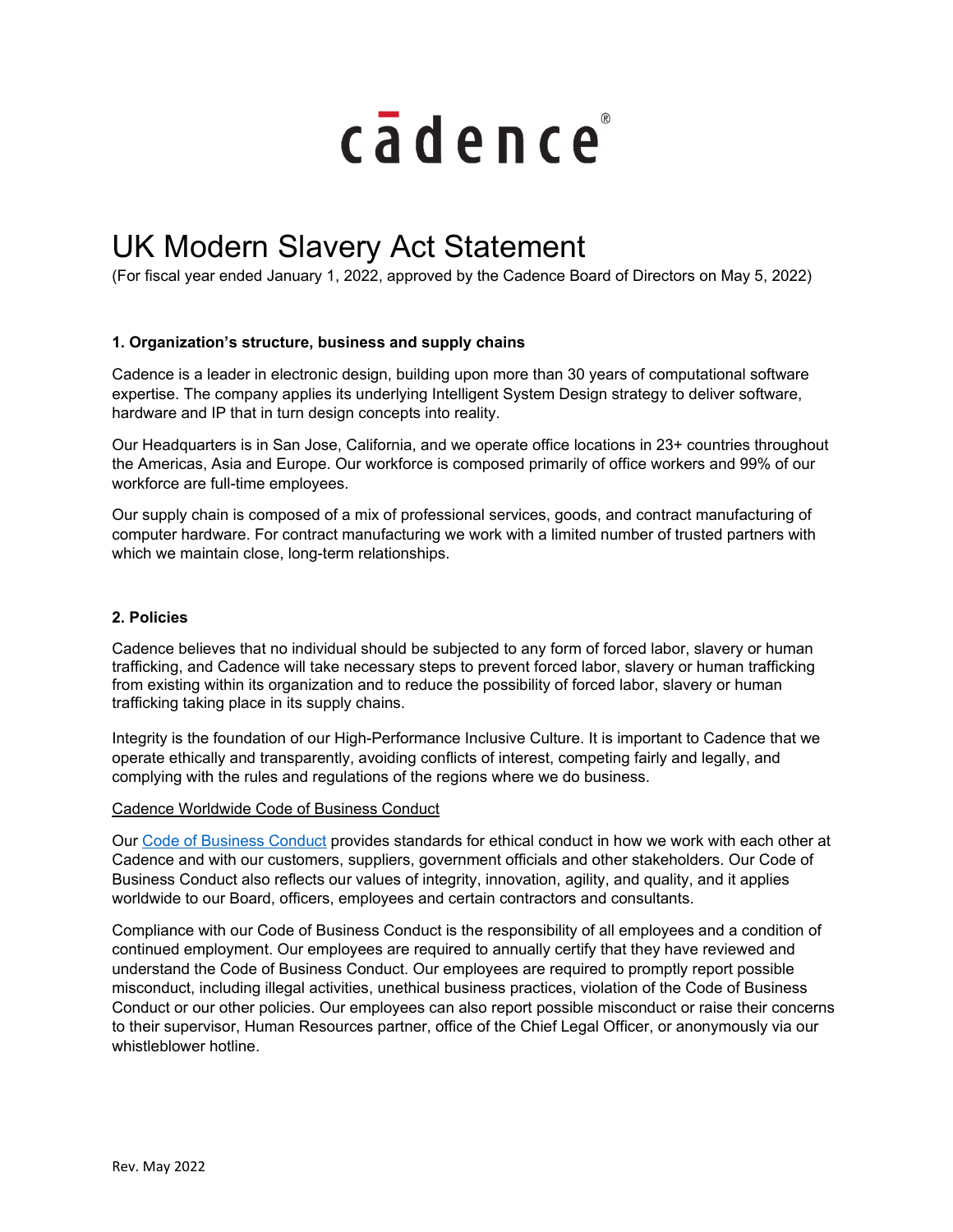### Cadence Supplier Code of Business Conduct

We extended our rigorous governance standards across our value chain with our Supplier Code of Business Conduct, which we shared with all new suppliers in 2021. Our Supplier Code of Business Conduct aligns with the Responsible Business Alliance (RBA) code of conduct and covers labor standards including freely chosen employment, young workers, working hours, wages and benefits, humane treatment, non-discrimination and freedom of association. We expect all suppliers to comply with our Supplier Code of Business Conduct. No individual should be subjected to any form of forced labor, slavery or human trafficking. To reduce the possibility of these violations occurring in our supply chain, we require supplier partners to be bound by obligations to comply with all applicable laws. The 2015 UK Modern Slavery Act informs our management of these issues.

Cadence is an Affiliate Member of the RBA and supports the RBA's vision of a global electronics industry that creates sustainable value for workers, the environment, and businesses. In the spirit of the industry's common code of conduct goals, we commit to progressively align our operations with the provisions of the RBA Code of Conduct, and to support and encourage our suppliers to do the same.

#### **3. Risk assessment**

Through risk assessments we have determined that our own operations and workforce are at low risk of modern slavery. Software development, our primary sector, is a low-risk sector for modern slavery, because of the technical/professional nature of our workforce. Further, 99% of our workforce is employed on a full-time basis. Cadence does not have any seasonal or migrant workers.

We have taken steps to reduce the risk of modern slavery in the supply chain generally, and for our higher potential risk areas including manufacturing and contingent workforce (1% of total workforce), as described in the next section.

#### **4. Due diligence**

#### Responsible Supply Chain Management

To prevent forced labor, slavery or human trafficking in its organization and reduce the possibility of forced labor, slavery or human trafficking in its supply chains, Cadence requires new suppliers and partners to be bound by obligations to comply with all applicable laws.

During onboarding, suppliers are screened for a number of risk factors using a third-party risk assessment software, including activity in high-risk countries and human trafficking offenses. Active suppliers are continually screened using this software. Cadence's vendor management is notified if any vendor is flagged with a new risk factor.

Cadence evaluates processes to determine whether it would be appropriate to adopt further policies or procedures (such as when entering into new contracts or undertaking due diligence to ensure that third parties have relevant policies and procedures in place that would prevent slavery and human trafficking) or join related third-party organizations.

#### Contract manufacturing partners

We maintain close relationships with our contract manufacturing partners that include formal and informal inspections, production oversight, quarterly business reviews, safety training, and on-site quality process audits.